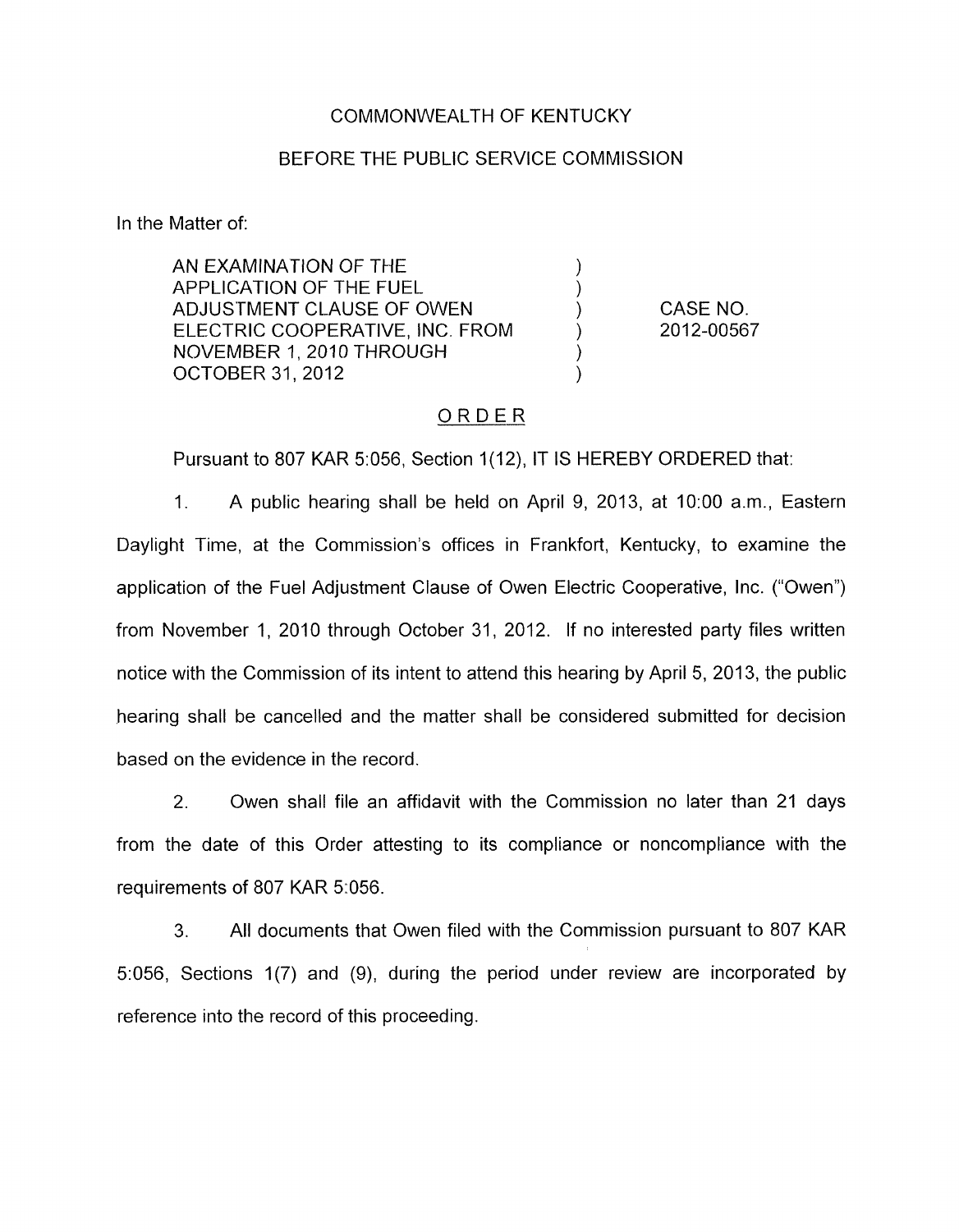4. Owen shall publish the following natice not less than 7 days or more than 21 days prior to the public hearing in a newspaper of general circulation in its service areas or in a trade publication or newsletter going to all customers. Owen shall also file an Affidavit of Publication of Hearing Notice with the Commission no later than April 5, 2013.

> A public hearing will be held on Tuesday, April 9, 2013, at 1O:OO a.m., Eastern Daylight Time, at the offices of the Kentucky Public Service Commission, 211 Sower Boulevard, Frankfort, Kentucky, to examine the application of the Fuel Adjustment Clause of Owen Electric Cooperative, Inc. for the period November 1, 2010 through October 31, 2012. Individuals interested in attending this hearing shall notify the Kentucky Public Service Commission in writing of their intent to attend no later than April 5, 2013. If no notices of intent to attend are received by that date, this hearing will be cancelled and the matter shall be considered submitted for decision based on the evidence in the record. Written notice of intent to attend this hearing should be sent to: Executive Director, Kentucky Public Service Commission, P.O. Box 615, Frankfort, Kentucky 40602.

5. The official record of the proceeding shall be by video only.

6. a. Owen shall file with the Commission, no later than 30 days from the date of this Order, its responses to all information requested in the Appendix to this Order. Responses to requests for information shall be appropriately bound, tabbed and indexed and shall include the name of the witness responsible for responding to the questions related to the information provided, with copies to all parties of record and the original and six copies to the Commission. When numerous sheets are required for an item, each sheet should be appropriately indexed, e.g., Item 1(a), Sheet 2 of 6.

b. Each response shall be answered under oath or, for representatives of a public or private corporation or a partnership or association or a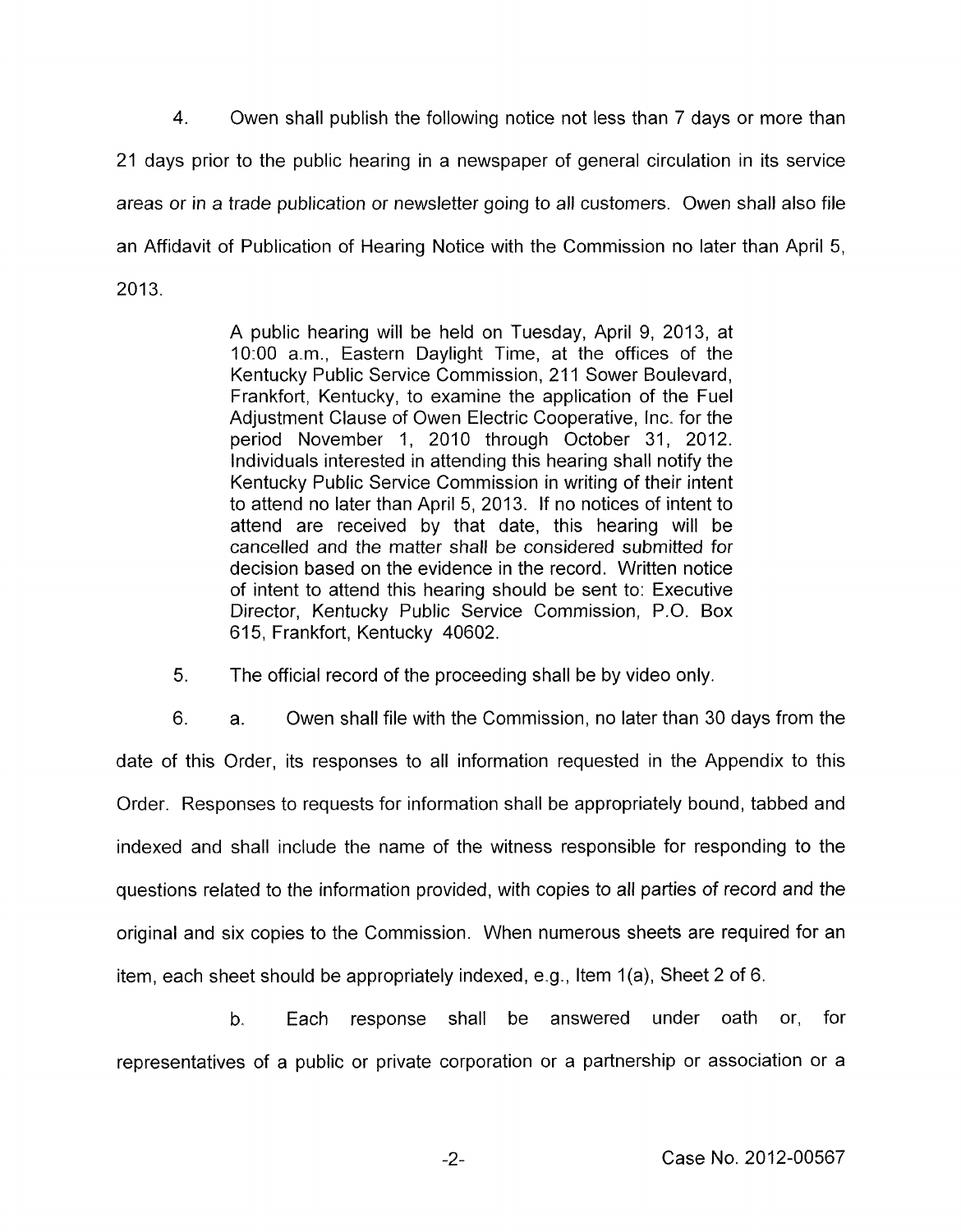governmental agency, be accompanied by a signed certification of the preparer or person supervising the preparation of the response on behalf of the entity that the response is true and accurate to the best of that person's knowledge, information, and belief formed after a reasonable inquiry.

c. A party shall make timely amendment to any prior response if it obtains information which indicates that the response was incorrect when made or, though correct when made, is now incorrect in any material respect.

d. For any request to which a party fails or refuses to furnish all or part of the requested information, that party shall provide a written explanation of the specific grounds for its failure to completely and precisely respond.

e. Careful attention should be given to copied material to ensure that it is legible.

By the Commission



**ATTE** Director Execu

Case No. 2012-00567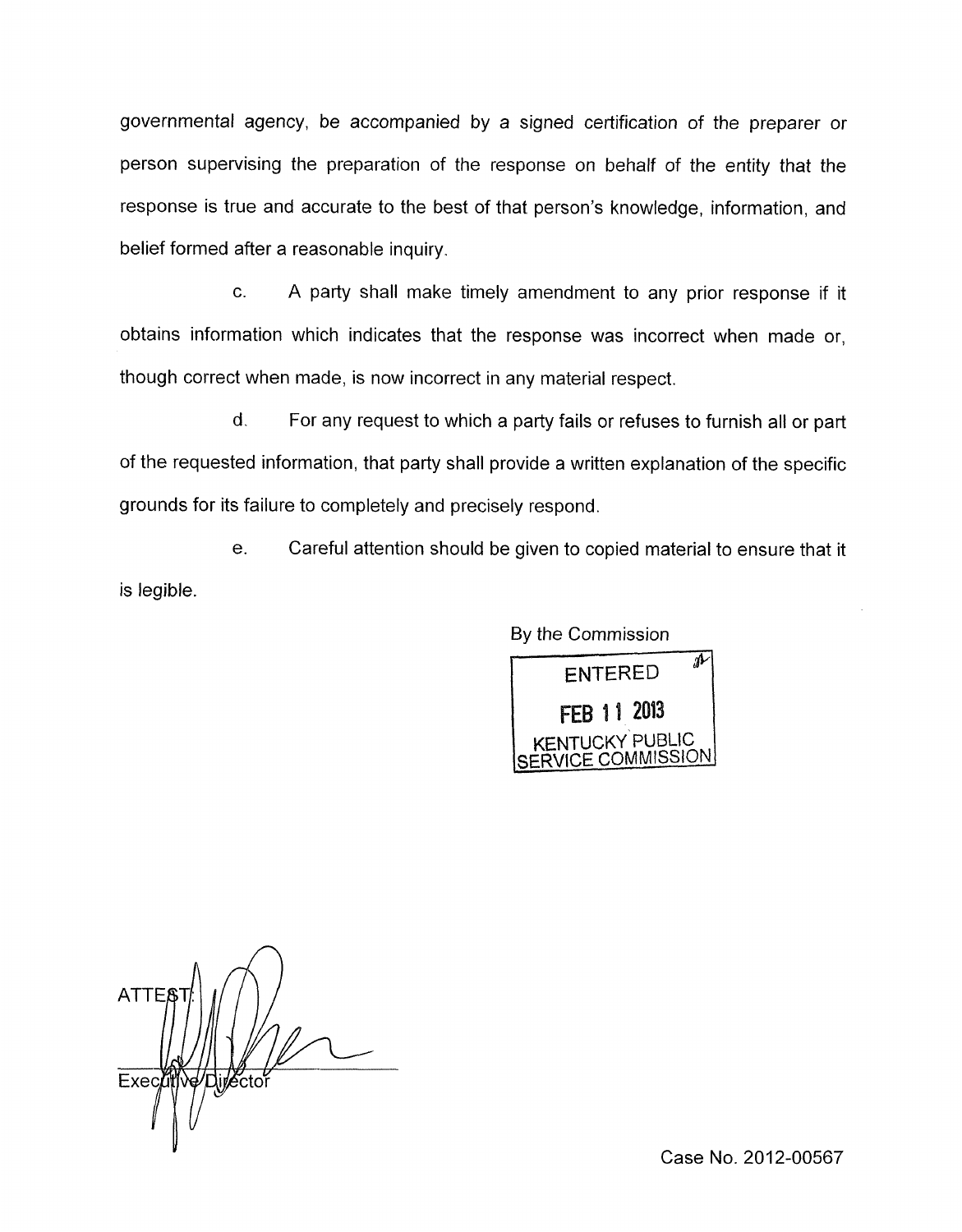### APPENDIX

# APPENDIX TO AN ORDER OF THE KENTUCKY PUBLIC SERVICE COMMISSION IN CASE NO. 2012-00567 DATED

1. a. Provide a schedule of the calculation of the 12-month average line loss, by month, for November 2010 through October 2012.

b. Describe the measures that Owen has taken to reduce line loss during this period.

2. Provide Owen's monthly revenue reports (monthly billing summaries) showing the total revenue collected, including adjustments under the Fuel Adjustment Clause, as reported in Owen's monthly filings required by the Commission from November 1, 2010 through October 31, 2012.

3. Provide a schedule showing the calculation of the increase or decrease in Owen's base fuel costs per kWh as proposed by its wholesale electric supplier adjusted for Owen's 12-month average line loss for November 2010 through October 2012.

**4.** Provide a schedule of the present and proposed rates that Owen seeks to change, pursuant to 807 KAR 5:056, as calculated in Item 3 above, shown in comparative form.

5. Provide a statement showing, by cross-outs and italicized inserts, all proposed changes in rates. A copy of the current tariff may be used.